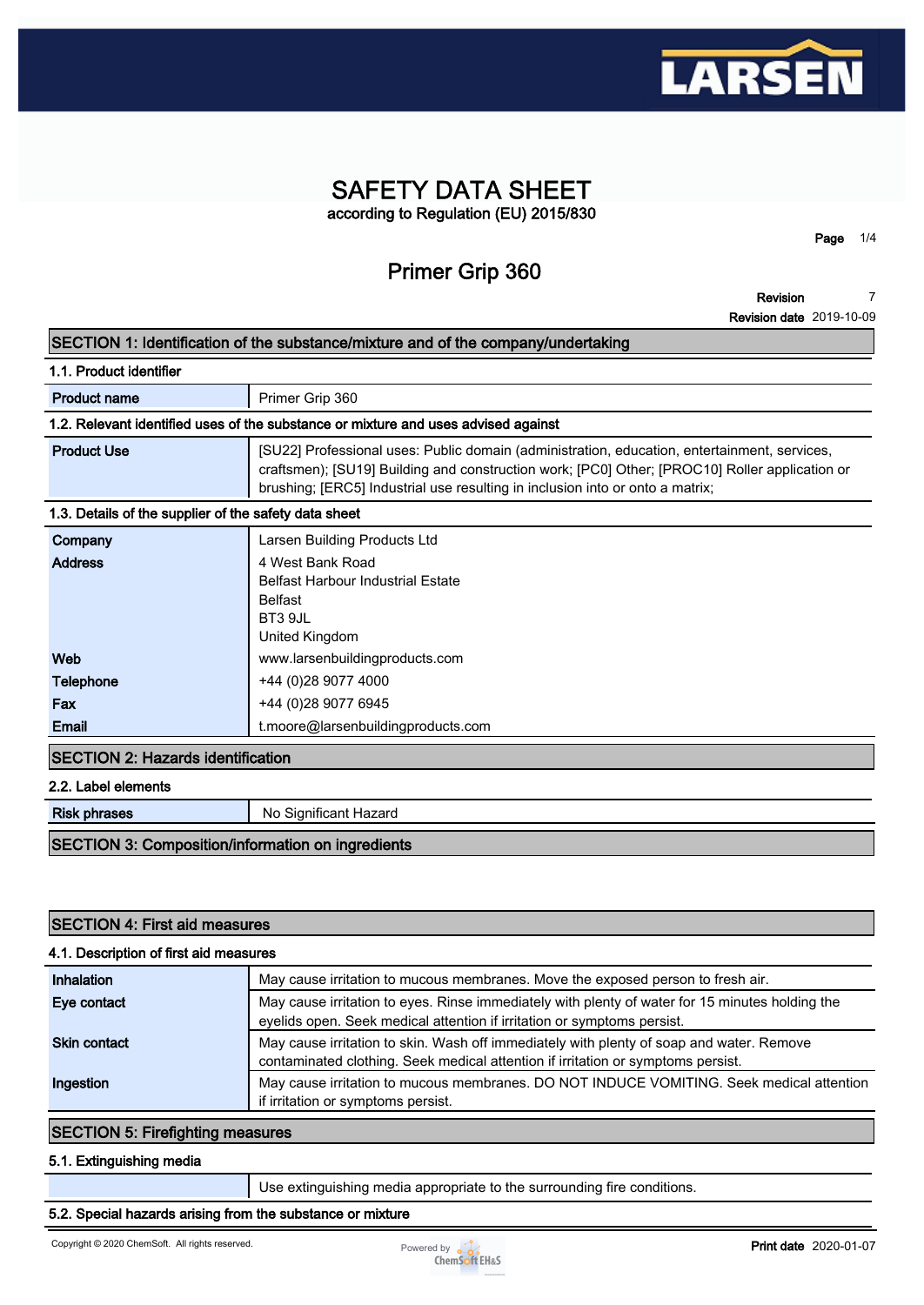# **Primer Grip 360**

**Revision 7**

**Revision date 2019-10-09**

| 5.2. Special hazards arising from the substance or mixture        |                                                                                                                                                                         |
|-------------------------------------------------------------------|-------------------------------------------------------------------------------------------------------------------------------------------------------------------------|
|                                                                   | Burning produces irritating, toxic and obnoxious fumes.                                                                                                                 |
| 5.3. Advice for firefighters                                      |                                                                                                                                                                         |
|                                                                   | Wear suitable respiratory equipment when necessary.                                                                                                                     |
| <b>SECTION 6: Accidental release measures</b>                     |                                                                                                                                                                         |
|                                                                   | 6.1. Personal precautions, protective equipment and emergency procedures                                                                                                |
|                                                                   | Ensure adequate ventilation of the working area.                                                                                                                        |
| 6.2. Environmental precautions                                    |                                                                                                                                                                         |
|                                                                   | Do not allow product to enter drains. Prevent further spillage if safe.                                                                                                 |
| 6.3. Methods and material for containment and cleaning up         |                                                                                                                                                                         |
|                                                                   | Absorb with inert, absorbent material. Sweep up. Transfer to suitable, labelled containers for<br>disposal. Clean spillage area thoroughly with plenty of water.        |
| <b>SECTION 7: Handling and storage</b>                            |                                                                                                                                                                         |
| 7.1. Precautions for safe handling                                |                                                                                                                                                                         |
|                                                                   | Avoid contact with eyes and skin. Ensure adequate ventilation of the working area. Adopt best<br>Manual Handling considerations when handling, carrying and dispensing. |
| 7.2. Conditions for safe storage, including any incompatibilities |                                                                                                                                                                         |
|                                                                   | Keep in a cool, dry, well ventilated area. Keep containers tightly closed. Store in correctly labelled<br>containers.                                                   |
| <b>SECTION 8: Exposure controls/personal protection</b>           |                                                                                                                                                                         |
| 8.2. Exposure controls                                            |                                                                                                                                                                         |
| 8.2.1. Appropriate engineering<br>controls                        | Ensure adequate ventilation of the working area.                                                                                                                        |
| 8.2.2. Individual protection<br>measures                          | Wear protective clothing.                                                                                                                                               |
| Eye / face protection                                             | In case of splashing, wear:. Approved safety goggles.                                                                                                                   |
| Skin protection -<br>Handprotection                               | Chemical resistant gloves (PVC).                                                                                                                                        |
| <b>SECTION 9: Physical and chemical properties</b>                |                                                                                                                                                                         |
| 9.1. Information on basic physical and chemical properties        |                                                                                                                                                                         |
| Appearance   Liquid                                               |                                                                                                                                                                         |
|                                                                   | Colour   pink/Green                                                                                                                                                     |
|                                                                   | <b>Odour</b> Characteristic                                                                                                                                             |
|                                                                   | $pH$ 6 - 8                                                                                                                                                              |
| Freezing Point 0 °C                                               |                                                                                                                                                                         |
| Initial boiling point 100 °C                                      |                                                                                                                                                                         |

**Relative density 1.0 - 1.1 Solubility Miscible in water**

**Flammability (solid, gas) N/A**

**9.2. Other information**

**Specific gravity 1 - 1.1 g/cm³**

### **Water solubility**

**Miscible in water.**

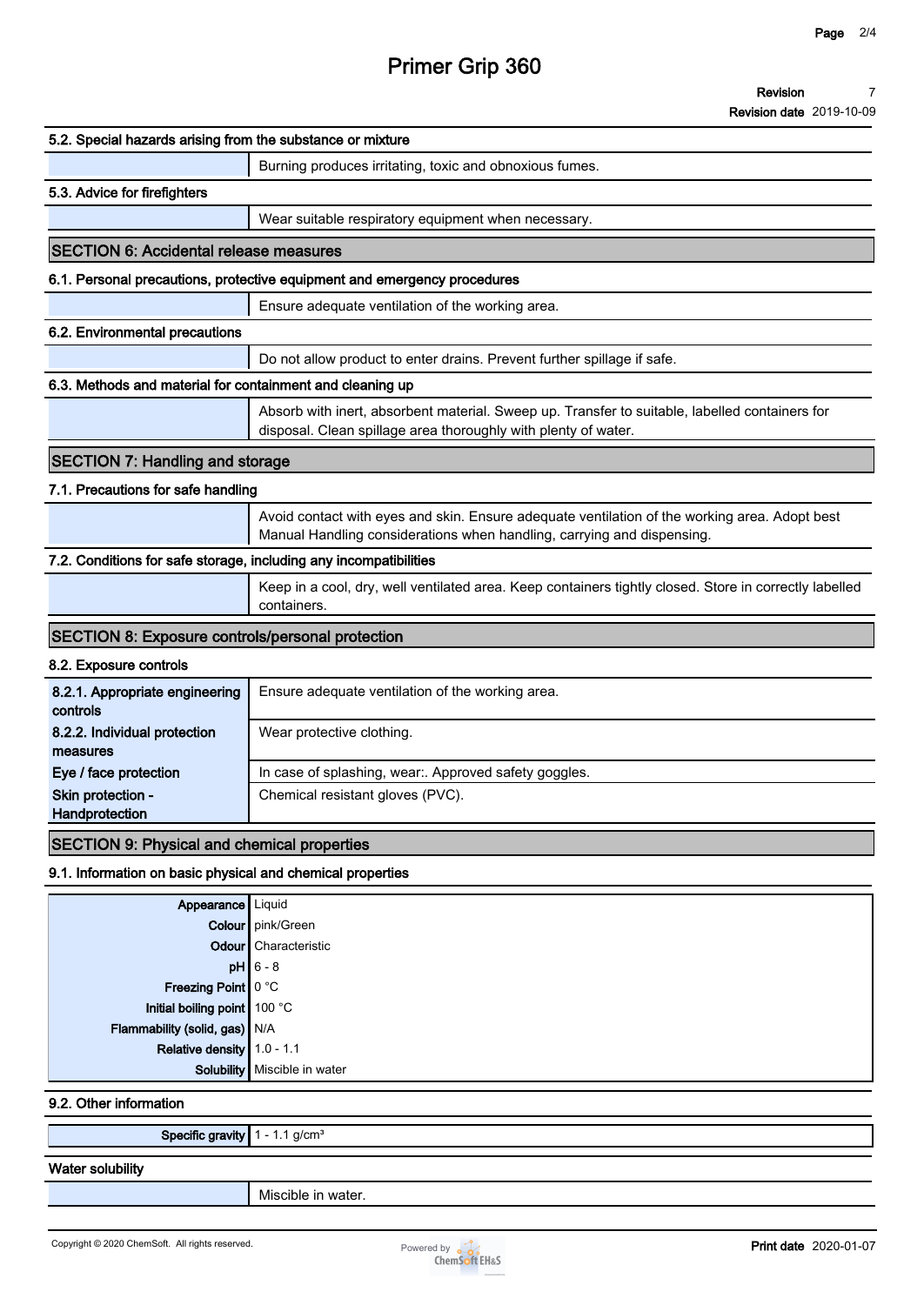**7**

**Revision**

# **Primer Grip 360**

|                                              |                                                                                | <b>Revision date 2019-10-09</b> |
|----------------------------------------------|--------------------------------------------------------------------------------|---------------------------------|
| <b>SECTION 10: Stability and reactivity</b>  |                                                                                |                                 |
| 10.2. Chemical stability                     |                                                                                |                                 |
|                                              | Stable under normal conditions.                                                |                                 |
| <b>SECTION 11: Toxicological information</b> |                                                                                |                                 |
| 11.1.4. Toxicological Information            |                                                                                |                                 |
|                                              | No data available                                                              |                                 |
| <b>SECTION 12: Ecological information</b>    |                                                                                |                                 |
| 12.1. Toxicity                               |                                                                                |                                 |
|                                              | No data available                                                              |                                 |
| <b>SECTION 13: Disposal considerations</b>   |                                                                                |                                 |
| <b>General information</b>                   |                                                                                |                                 |
|                                              | Dispose of in compliance with all local and national regulations.              |                                 |
| <b>SECTION 14: Transport information</b>     |                                                                                |                                 |
| 14.1. UN number                              |                                                                                |                                 |
|                                              | The product is not classified as dangerous for carriage.                       |                                 |
| 14.2. UN proper shipping name                |                                                                                |                                 |
|                                              | The product is not classified as dangerous for carriage.                       |                                 |
| 14.3. Transport hazard class(es)             |                                                                                |                                 |
|                                              | The product is not classified as dangerous for carriage.                       |                                 |
| 14.4. Packing group                          |                                                                                |                                 |
|                                              | The product is not classified as dangerous for carriage.                       |                                 |
| 14.5. Environmental hazards                  |                                                                                |                                 |
|                                              | The product is not classified as dangerous for carriage.                       |                                 |
| 14.6. Special precautions for user           |                                                                                |                                 |
|                                              | The product is not classified as dangerous for carriage.                       |                                 |
|                                              | 14.7. Transport in bulk according to Annex II of MARPOL 73/78 and the IBC Code |                                 |
|                                              | The product is not classified as dangerous for carriage.                       |                                 |
| Further information                          |                                                                                |                                 |
|                                              | The product is not classified as dangerous for carriage.                       |                                 |
| <b>SECTION 15: Regulatory information</b>    |                                                                                |                                 |

| <b>SECTION 16: Other information</b><br>Other information |                                                                                                                                                                                                                                                                                                            |  |  |  |
|-----------------------------------------------------------|------------------------------------------------------------------------------------------------------------------------------------------------------------------------------------------------------------------------------------------------------------------------------------------------------------|--|--|--|
|                                                           |                                                                                                                                                                                                                                                                                                            |  |  |  |
| <b>Product Subcategory</b>                                | Binding primers - 30 g/l.                                                                                                                                                                                                                                                                                  |  |  |  |
| <b>Further information</b>                                |                                                                                                                                                                                                                                                                                                            |  |  |  |
|                                                           | The information supplied in this Safety Data Sheet is designed only as guidance for the safe use,<br>storage and handling of the product. This information is correct to the best of our knowledge and<br>belief at the date of publication however no guarantee is made to its accuracy. This information |  |  |  |